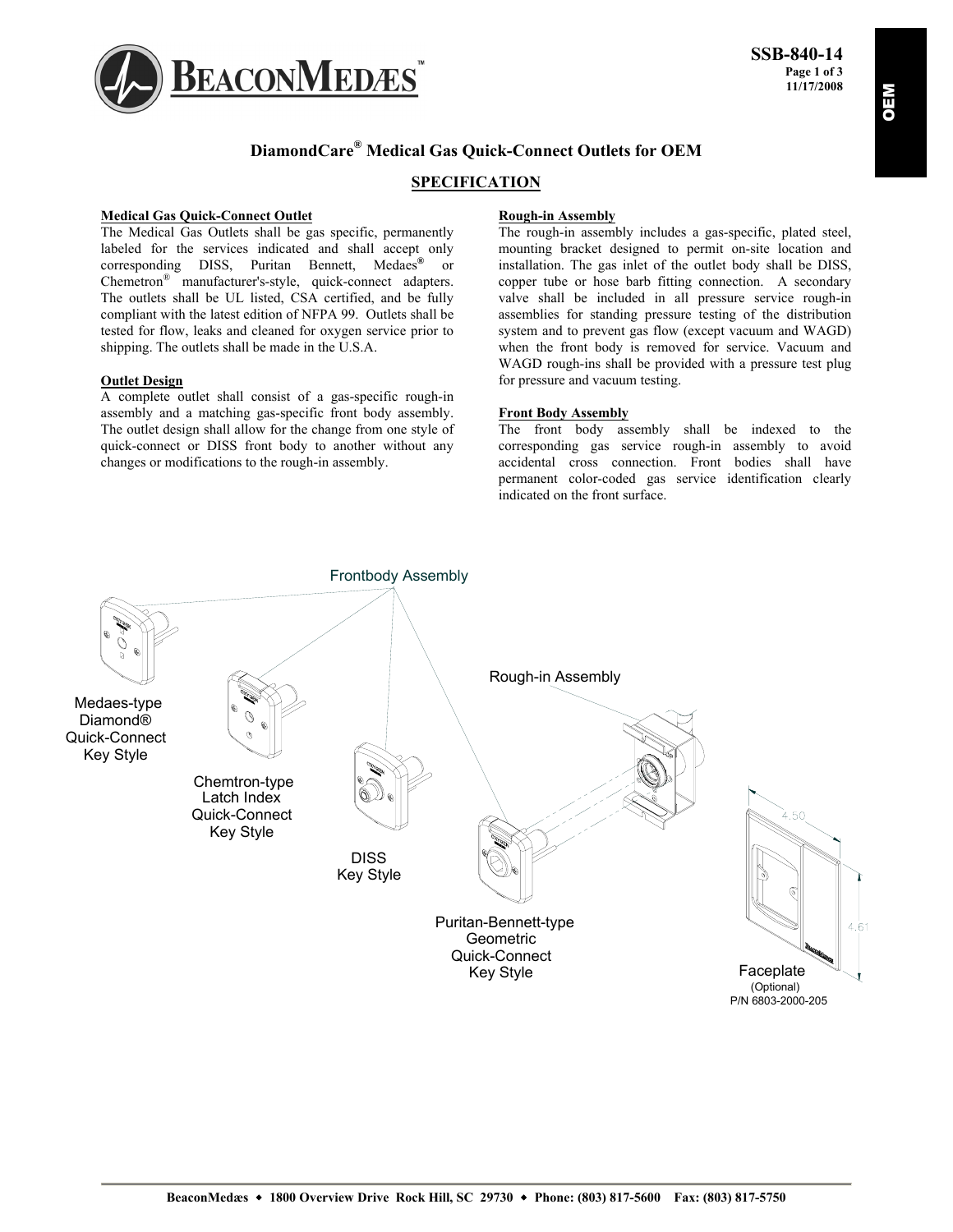

| <b>Console Rough-In Assembly</b> |                                                                                                           |                                                |                        |                   |                                            |                         |  |  |  |  |  |  |  |
|----------------------------------|-----------------------------------------------------------------------------------------------------------|------------------------------------------------|------------------------|-------------------|--------------------------------------------|-------------------------|--|--|--|--|--|--|--|
| Gas<br><b>Service</b>            | <b>Color Code Label</b><br>(Background/Text)                                                              | <b>Hose Barb</b>                               | <b>Rear Entry DISS</b> | $90^\circ$ DISS   | $3/8$ " OD Tube                            | $1/2$ " OD Tube         |  |  |  |  |  |  |  |
| O <sub>2</sub>                   | White/Green                                                                                               | Ξ<br>6-236210-00                               | 6803-8130-800          | 6-236410-00       | 6803-8138-800H<br>×                        | П<br>6803-8138-800      |  |  |  |  |  |  |  |
| $N_2O$                           | Blue/White                                                                                                | 6-236211-00                                    | 6803-8130-801          | 6-236411-00       | 6803-8138-801H<br>$\overline{\phantom{0}}$ | 6803-8138-801<br>$\Box$ |  |  |  |  |  |  |  |
| <b>AIR</b>                       | Yellow/Black                                                                                              | 6-236212-00                                    | 6803-8130-803          | 6-236412-00       | 6803-8138-803H<br>×                        | $\Box$<br>6803-8138-803 |  |  |  |  |  |  |  |
| <b>VAC</b>                       | White/Black                                                                                               | NA.                                            | 6803-8130-802          | 6-236413-00       | NA.<br>×                                   | 6803-8138-802           |  |  |  |  |  |  |  |
| VAC*                             | White/Black                                                                                               | $\overline{\phantom{a}}$<br>$6 - 236213 - 00*$ | NA.                    | NA.               | NA                                         | NA.                     |  |  |  |  |  |  |  |
| Nitrogen                         | Black/White                                                                                               | 6-236214-00<br>×                               | 6803-8130-805          | L.<br>6-236414-00 | 6803-8138-805H<br>×                        | П<br>6803-8138-805      |  |  |  |  |  |  |  |
| Air (ISO)                        | Black/White                                                                                               | Ξ<br>6-236216-00                               | NA                     | Ξ<br>6-236416-00  | ٦<br>6803-8138-809H                        | $\Box$<br>6803-8138-809 |  |  |  |  |  |  |  |
| Vac (ISO)                        | Yellow/Black                                                                                              | $6 - 236217 - 00*$                             | NA                     | 6-236417-00       | NA<br>×.                                   | Г<br>6803-8138-810      |  |  |  |  |  |  |  |
| IAir                             | Red/White                                                                                                 | 6-236218-00                                    | 6803-8130-818          | 6-236418-00<br>L. | 6803-8138-818H<br>ri                       | 6803-8138-818<br>$\Box$ |  |  |  |  |  |  |  |
| $O2$ (ISO)                       | White/Green                                                                                               | NA.                                            | NA                     | NA.               | 6803-8138-808H                             | $\Box$<br>6803-8138-808 |  |  |  |  |  |  |  |
| WAGD                             | Violet/White                                                                                              | Ξ<br>NA                                        | 6803-8130-806          | Ξ<br>6-236419-00  | NA                                         | 6803-8138-806           |  |  |  |  |  |  |  |
| $WAGD^*$                         | Violet/White                                                                                              | 6-236219-00*                                   | NA.                    | NA.               | NA                                         | NA.                     |  |  |  |  |  |  |  |
| CO <sub>2</sub>                  | Gray/Black                                                                                                | Ξ<br>6-236220-00                               | 6803-8130-804          | Ξ<br>6-236420-00  | 6803-8138-804H                             | $\Box$<br>6803-8138-804 |  |  |  |  |  |  |  |
| $O2-CO2$                         | Green/Gray<br>$\mathbf{a} = \mathbf{a} \times \mathbf{a}$ and $\mathbf{a} = \mathbf{a} \times \mathbf{a}$ | 6-236222-00                                    | 6803-8130-807          | 6-236422-00       | 6803-8138-807H<br>×.                       | П<br>6803-8138-807      |  |  |  |  |  |  |  |

\*5/16" flexible hose connection. Hose barb assemblies are sized for 1/4" ID hose unless otherwise specified.

| <b>Console Front Body Assembly</b> |                                             |   |                                       |                          |                    |                   |                       |    |               |  |  |  |  |
|------------------------------------|---------------------------------------------|---|---------------------------------------|--------------------------|--------------------|-------------------|-----------------------|----|---------------|--|--|--|--|
| <b>Gas Service</b>                 | <b>Color Code Body</b><br>(Background/Text) |   | <b>Puritan Bennett</b><br><b>Type</b> |                          | <b>Medaes-Type</b> |                   | <b>Chemetron-Type</b> |    | <b>DISS</b>   |  |  |  |  |
| O <sub>2</sub>                     | Green/White                                 |   | 6803-8112-800                         |                          | 6803-8111-800      | L.                | 6803-8113-800         |    | 6803-8110-800 |  |  |  |  |
| N <sub>2</sub> O                   | Blue/White                                  |   | 6803-8112-801                         | $\mathcal{L}$            | 6803-8111-801      | $\mathcal{L}$     | 6803-8113-801         |    | 6803-8110-801 |  |  |  |  |
| AIR                                | Yellow/Black                                |   | 6803-8112-803                         | $\mathcal{L}$            | 6803-8111-803      | $\mathbf{L}$      | 6803-8113-803         | ×. | 6803-8110-803 |  |  |  |  |
| <b>VAC</b>                         | White/Black                                 |   | 6803-8112-802                         |                          | 6803-8111-802      | $\mathbf{L}$      | 6803-8113-802         |    | 6803-8110-802 |  |  |  |  |
| Nitrogen                           | Black/White                                 |   | <b>NA</b>                             |                          | NA.                |                   | NA                    |    | 6803-8110-805 |  |  |  |  |
| $Oxygen$ (ISO)                     | White/Green                                 |   | 6803-8112-808                         |                          | 6803-8111-808      | П                 | 6803-8113-808         |    | 6803-8110-808 |  |  |  |  |
| Air (ISO)                          | Black/White                                 |   | 6803-8112-809                         | $\overline{\phantom{a}}$ | 6803-8111-809      | $\mathbf{L}$      | 6803-8113-809         | m. | 6803-8110-809 |  |  |  |  |
| Vac (ISO)                          | Yellow/Black                                |   | 6803-8112-810                         |                          | 6803-8111-810      | П                 | 6803-8113-810         | n. | 6803-8110-810 |  |  |  |  |
| IAir                               | Red/White                                   |   | NA.                                   |                          | NA.                | $\mathbf{L}$      | NA                    |    | 6803-8110-818 |  |  |  |  |
| WAGD                               | Violet/White                                |   | 6803-8112-806                         |                          | 6803-8111-806      | $\vert \ \ \vert$ | 6803-8113-806         |    | 6803-8110-806 |  |  |  |  |
| CO <sub>2</sub>                    | Gray/Black                                  | × | NA.                                   |                          | NA                 | L.                | 6803-8113-804         |    | 6803-8110-804 |  |  |  |  |
| $O2-CO2$                           | Green/Gray                                  |   | NA.                                   |                          | NA                 |                   | 6803-8113-807         |    | 6803-8110-807 |  |  |  |  |